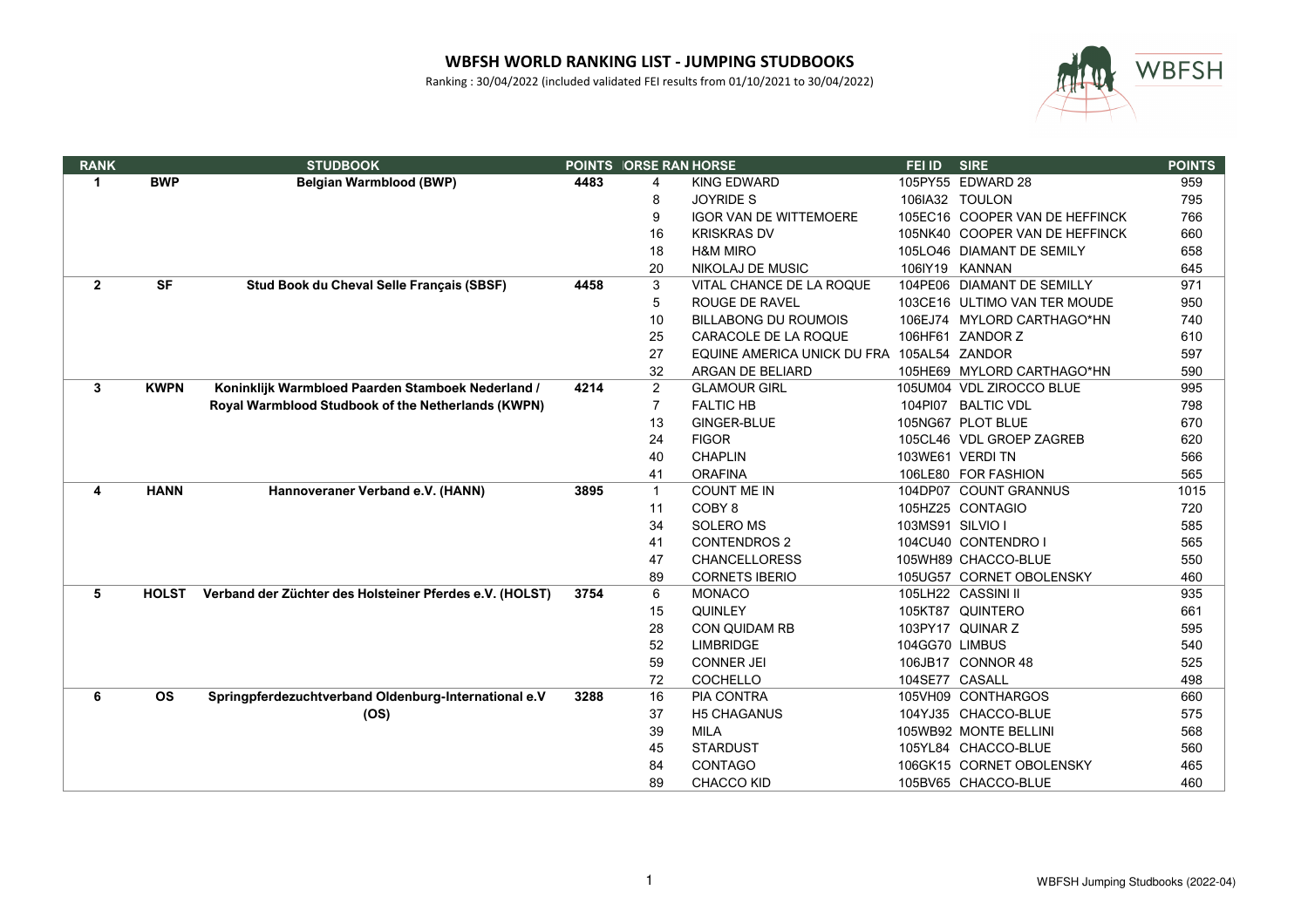

| $\overline{7}$ | <b>ZANG</b>  | Stud-book Zangersheide (ZANG)                         | 3260 | 21  | <b>BEAUVILLE Z</b>       |                | 105FS95 BUSTIQUE            | 639 |
|----------------|--------------|-------------------------------------------------------|------|-----|--------------------------|----------------|-----------------------------|-----|
|                |              |                                                       |      | 32  | SIMOLO DE LA ROQUE Z     |                | 106HD17 SPARTACUS           | 590 |
|                |              |                                                       |      | 36  | <b>QOPILOT BATILLY Z</b> |                | 105JE22 QLASSIC BOIS MARGOT | 578 |
|                |              |                                                       |      | 68  | <b>DEXTER FONTENIS Z</b> |                | 106JR76 DIARADO             | 503 |
|                |              |                                                       |      | 78  | SCUDERIA 1918 TOBAGO Z   |                | 104CT05 OTANGELO            | 480 |
|                |              |                                                       |      | 81  | <b>LEGACY</b>            |                | 104YB90 CHIPPENDALE Z       | 470 |
| 8              | <b>WESTF</b> | Westfälisches Pferdestammbuch e.V. (WESTF)            | 3055 | 28  | <b>DONATELLO 141</b>     |                | 106BK22 DIARADO             | 595 |
|                |              |                                                       |      | 38  | <b>BABALOU HD</b>        |                | 106EU78 BALOUS BELLINI      | 570 |
|                |              |                                                       |      | 45  | CARAMBA 92               |                | 105WP01 COMME IL FAUT 5     | 560 |
|                |              |                                                       |      | 58  | PEPITA CON SPITA         |                | 105SD42 DSP CON SPIRIT      | 526 |
|                |              |                                                       |      | 126 | <b>VALOUR</b>            |                | 105BQ36 VERDI TN            | 415 |
|                |              |                                                       |      | 158 | <b>BEN 431</b>           |                | 106AO58 SYLVAIN             | 389 |
| 9              | <b>ISH</b>   | Irish Sport Horse Studbook (ISH)                      | 3019 | 41  | FTS KILLOSSERY KONFUSION |                | 105DA20 SIEC LIVELLO        | 565 |
|                |              |                                                       |      | 44  | <b>HHS CALAIS</b>        |                | 105XM93 CAVALIER ROYALE     | 562 |
|                |              |                                                       |      | 57  | ABC QUANTUM CRUISE       |                | 105BP23 OBOS QUALITY        | 528 |
|                |              |                                                       |      | 65  | <b>BBS MCGREGOR</b>      |                | 105TZ81 CARDENTO 933        | 510 |
|                |              |                                                       |      | 109 | <b>SEA TOPBLUE</b>       |                | 105KD97 CHACCO-BLUE         | 429 |
|                |              |                                                       |      | 113 | <b>ESI TOULOUSE</b>      |                | 105JG90 SIEC LIVELLO        | 425 |
| 10             | <b>DSP</b>   | <b>Deutsches Sportpferd (DSP)</b>                     | 2791 | 14  | <b>CONTAGIOUS</b>        |                | 104XC63 CONTAGIO            | 665 |
|                |              |                                                       |      | 19  | <b>ELEKTRIC BLUE P</b>   |                | 105BQ61 ELDORADO VD ZESHOEK | 657 |
|                |              |                                                       |      | 99  | <b>CONCORDIA 49</b>      |                | 106HO89 COLORIT             | 440 |
|                |              |                                                       |      | 130 | <b>DAVIDOFF</b>          |                | 105KY96 OLYMPIC FIRE 5      | 413 |
|                |              |                                                       |      | 259 | <b>DSP CHAKARIA</b>      |                | 106GO54 CHAP 47             | 311 |
|                |              |                                                       |      | 270 | <b>CATHALINA S</b>       | 105IZ49 CATOKI |                             | 305 |
| 11             | <b>SWB</b>   | <b>Swedish Warmblood Association (SWB)</b>            | 2451 | 12  | HANSSON WL (SWB)         |                | 104TJ35 HIP HOP             | 705 |
|                |              |                                                       |      | 49  | <b>MARKAN COSMOPOLIT</b> |                | 105WW06 COHIBA 1198         | 548 |
|                |              |                                                       |      | 195 | <b>ARISO</b>             | 105XQ67 CASALL |                             | 355 |
|                |              |                                                       |      | 235 | ALBFUEHREN'S MADDOX      |                | 105NM07 COHIBA 1198         | 320 |
|                |              |                                                       |      | 304 | <b>CICCI BJN</b>         |                | 105NG87 CI CI SENJOR ASK    | 285 |
|                |              |                                                       |      | 434 | <b>PLAY</b>              | 106LG08 LUIDAM |                             | 238 |
| 12             | <b>OLDBG</b> | Verband der Züchter des Oldenburger Pferdes e.V. (OL) | 2423 | 68  | SOLID GOLD Z             |                | 105JK30 STAKKATO GOLD       | 503 |
|                |              |                                                       |      | 93  | <b>BENNYS LEGACY</b>     |                | 104SN85 LUPICOR             | 455 |
|                |              |                                                       |      | 99  | <b>STARGOLD</b>          |                | 105CD32 STAKKATO GOLD       | 440 |
|                |              |                                                       |      | 163 | <b>STALOGNIA</b>         |                | 105AK87 STAKKATOL           | 380 |
|                |              |                                                       |      | 224 | <b>BLUE BALOU 5</b>      |                | 106ZN59 BALOU DU ROUET      | 330 |
|                |              |                                                       |      | 245 | SANDORADO                |                | 104WT33 SANDRO BOY          | 315 |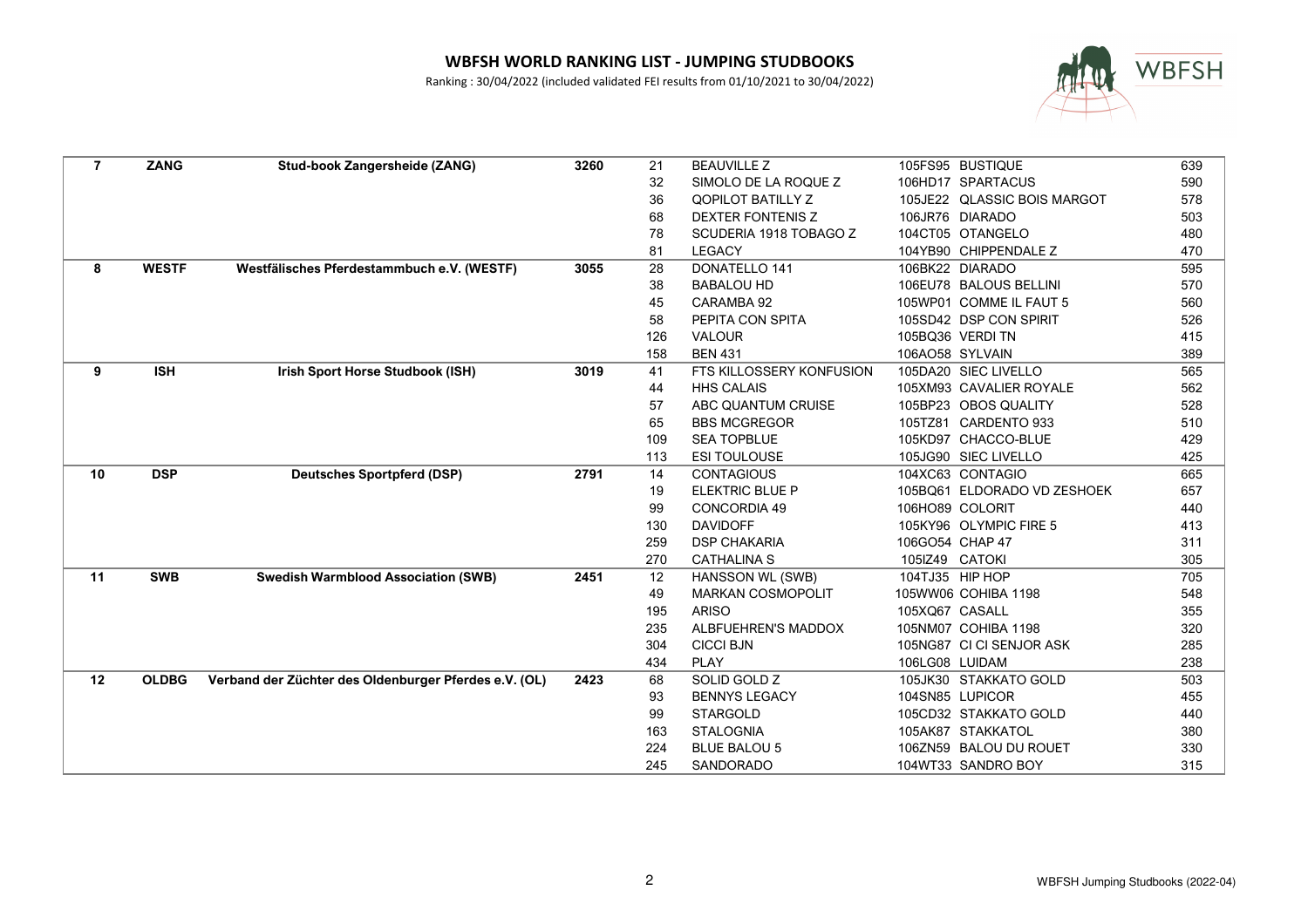

| 13 | <b>SBS</b>    | Stud-book sBs, Le Cheval de Sport Belge (SBS)            | 2286 | 51   | <b>FIUMICINO VAN DE KALEVALLEI</b>                |                | 105LR03 PLOT BLUE                  | 543 |
|----|---------------|----------------------------------------------------------|------|------|---------------------------------------------------|----------------|------------------------------------|-----|
|    |               |                                                          |      | 146  | <b>GAMIN VAN'T NAASTVELDHOF</b>                   |                | 106IW88 CHACCO CHACCO              | 395 |
|    |               |                                                          |      | 180  | EL CONDE                                          |                | 105CQ49 LORO PIANA FILOU DE MUZE   | 368 |
|    |               |                                                          |      | 200  | DUBAI DU BOIS PINCHET                             |                | 105DU97 KASHMIR VAN SCHUTTERSHOF   | 350 |
|    |               |                                                          |      | 235  | DAVIDOFF DE LASSUS                                |                | 104LY94 UGANO SITTE                | 320 |
|    |               |                                                          |      | 260  | <b>FIONA DES HAYETTES</b>                         |                | 105MX87 LORD DES HAYETTES          | 310 |
| 14 | <b>RHEIN</b>  | Rheinisches Pferdestammbuch e.V. (RHEIN)                 | 2084 | 77   | <b>COMME-LAUDE W</b>                              |                | 105KW39 COMME IL FAUT 5            | 482 |
|    |               |                                                          |      | 113  | <b>DICAS</b>                                      |                | 105AR59 DIARADO                    | 425 |
|    |               |                                                          |      | 146  | <b>DON DIARADO</b>                                |                | 104YG46 DIARADO                    | 395 |
|    |               |                                                          |      | 194  | <b>ALEJANDRO</b>                                  |                | 105DG45 ACORADO'S ASS              | 357 |
|    |               |                                                          |      | 420  | <b>COOL FEELING</b>                               |                | 104VE51 CORNADO NRW                | 240 |
|    |               |                                                          |      | 593  | CHAO LEE                                          |                | 106GD69 COMME IL FAUT 5            | 185 |
| 15 | <b>AES</b>    | Anglo European Studbook (AES)                            | 2068 | 113  | EQUINE AMERICA BILLY PICADOI 106GB82 BILLY MEXICO |                |                                    | 425 |
|    |               |                                                          |      | 126  | <b>HELLO MR PRESIDENT</b>                         |                | 104RF62 COMME D'API V/D HACIENDA Z | 415 |
|    |               |                                                          |      | 207  | <b>BLUE MOVIE</b>                                 |                | 104QT74 CHACCO-BLUE                | 348 |
|    |               |                                                          |      | 218  | <b>SFS VINCOMTE</b>                               |                | 105AL35 VENI VIDI VICI             | 335 |
|    |               |                                                          |      | 304  | <b>ELWIKKE</b>                                    |                | 105MW14 ELDORADO VD ZESHOEK        | 285 |
|    |               |                                                          |      | 367  | <b>VISTOGRAND</b>                                 |                | 105WU22 FANTALAND                  | 260 |
| 16 | <b>SLS</b>    | <b>Studbook La Silla (SLS)</b>                           | 1500 | 22   | <b>REBECALS</b>                                   |                | 103GW29 HH REBOZO                  | 630 |
|    |               |                                                          |      | 386  | <b>FIORILS</b>                                    |                | 104WG34 RISCAL LA SILLA            | 255 |
|    |               |                                                          |      | 517  | <b>TABU</b>                                       | 104YY66 UKATO  |                                    | 205 |
|    |               |                                                          |      | 667  | MANOLA LS LA SILLA                                |                | 105KK76 MANZANILLO LS              | 170 |
|    |               |                                                          |      | 828  | RUBENS LS LA SILLA                                |                | 104AO57 HH REBOZO                  | 140 |
|    |               |                                                          |      | 1121 | <b>MENTOR</b>                                     | 106RH28        |                                    | 100 |
| 17 | <b>SCSL</b>   | Stud-book du Cheval de Selle Luxembourgeois (SCSL)       | 1246 | 366  | <b>VDL GROEP QUATRO</b>                           |                | 103SM54 QUAPRICE BOIS MARGOT       | 261 |
|    |               |                                                          |      | 420  | ARGENTINA DE LA MARCHETTE                         |                | 105TE89 ACAJOU DE LA MARCHETTE     | 240 |
|    |               |                                                          |      | 469  | AQABA DE LEAU                                     |                | 106IA23 ARKO III                   | 220 |
|    |               |                                                          |      | 575  | <b>INCA'S BIG THINK</b>                           |                | 104RQ01 THINK BIG VAN TL           | 190 |
|    |               |                                                          |      | 667  | <b>KAMILLA D</b>                                  |                | 106BH97 KASHMIR VAN SCHUTTERSHOF   | 170 |
|    |               |                                                          |      | 690  | DIORNELLA-D                                       |                | 105YW05 DIAMANT DE SEMILLY         | 165 |
| 18 | <b>MIPAAF</b> | Italian Sport Horse Studbook / Ministero delle Politiche | 1180 | 188  | <b>IMPERO DELLE SCHIAVE</b>                       |                | 105DB67 ACORADO                    | 360 |
|    |               | Agricole, Alimentari e Forestali (MIPAAF)                |      | 358  | <b>BRAIAM</b>                                     |                | 105YK01 ETA BETA S.G.H.            | 265 |
|    |               |                                                          |      | 636  | LAZZARO DELLE SCHIAVE                             |                | 104RY12 ACODETTO 2                 | 175 |
|    |               |                                                          |      | 886  | <b>BERNINI GP</b>                                 | 104QQ02 BERLIN |                                    | 130 |
|    |               |                                                          |      | 886  | <b>CARTOON</b>                                    |                | 105KO24 CARDENTO                   | 130 |
|    |               |                                                          |      | 964  | <b>NECOFIX</b>                                    |                | 104IL31 ECO DEL CASTEGNO           | 120 |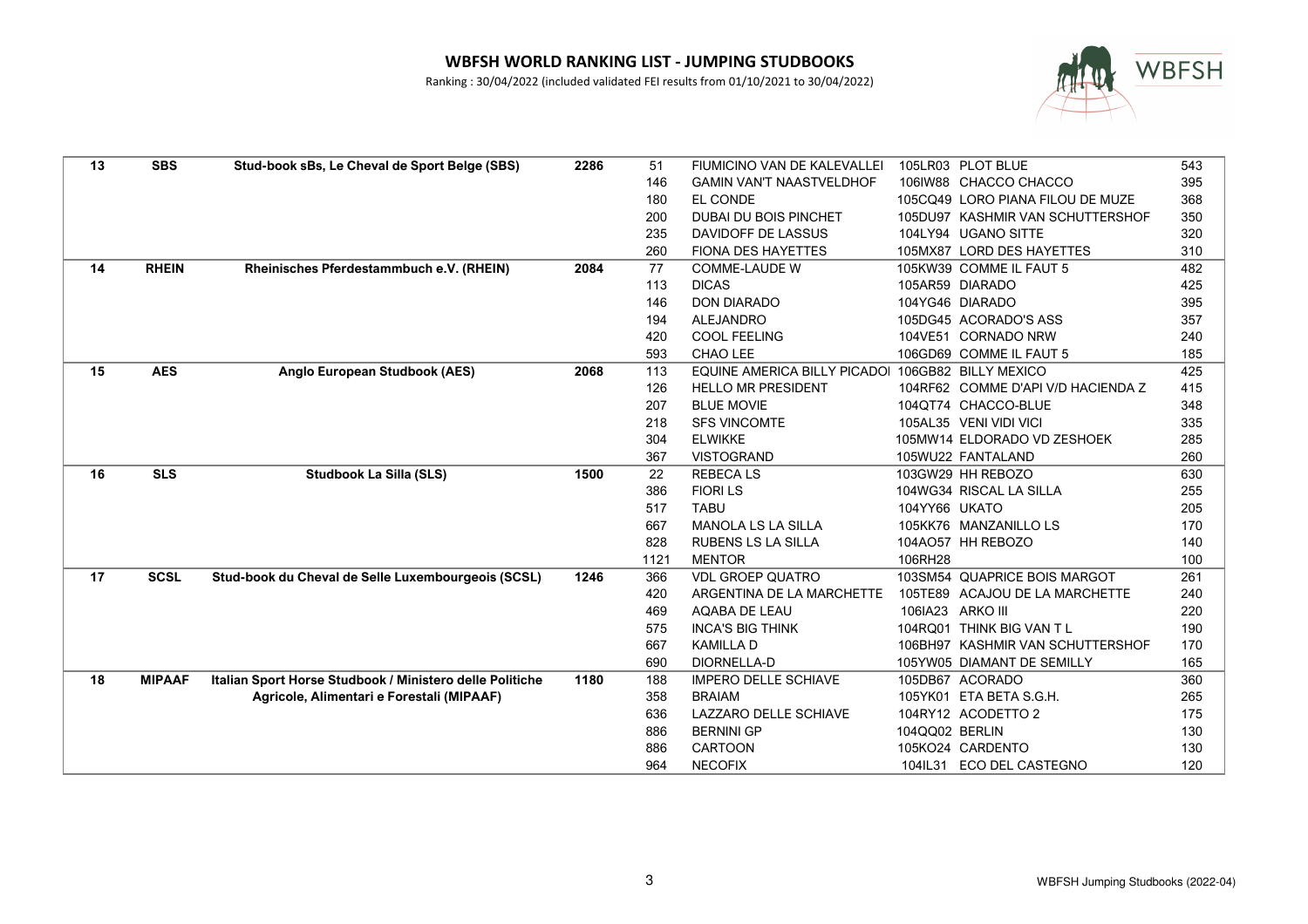

| 19 | <b>MECKL</b> | Verband der Pferdezüchter Mecklenburg-Vorpommern   | 1173 | 215  | <b>CHACENDRA</b>             |                 | 104YQ51 CHACCO-BLUE               | 341 |
|----|--------------|----------------------------------------------------|------|------|------------------------------|-----------------|-----------------------------------|-----|
|    |              | e.V. (MECKL)                                       |      | 332  | <b>UBILUC</b>                | 106RD55 UBIKO   |                                   | 275 |
|    |              |                                                    |      | 573  | CHACCO <sub>P</sub>          |                 | 105GT74 CHACCO-BLUE               | 192 |
|    |              |                                                    |      | 720  | VASCO 118                    | 106TK67 VIVANT  |                                   | 160 |
|    |              |                                                    |      | 1038 | LEEVE JUNG 2                 |                 | 104VL99 LAZARO 10                 | 110 |
|    |              |                                                    |      | 1176 | <b>CHACCOLIE</b>             |                 | 105DY80 CHACCO-BLUE               | 95  |
| 20 | <b>DWB</b>   | Danish Warmblood Society / Dansk Varmblod (DWB)    | 1058 | 397  | THE GAMBLER                  | 104YH63 CAJUS   |                                   | 250 |
|    |              |                                                    |      | 482  | BOEGEGAARDEN GLADIOLA        |                 | 105TZ49 BOEGEGAARDENS GRAFS STAKK | 215 |
|    |              |                                                    |      | 664  | <b>ENGERUPGAARDS CEZANNE</b> |                 | 105TF30 BALOU DU ROUET            | 173 |
|    |              |                                                    |      | 743  | <b>TOULINI OLYMPIC</b>       |                 | 105ML85 TOULOUSE                  | 155 |
|    |              |                                                    |      | 796  | <b>COSMONA</b>               |                 | 105NH29 COSMEO                    | 145 |
|    |              |                                                    |      | 964  | <b>MAJOR</b>                 |                 | 103LQ44 CARMARGUE                 | 120 |
| 21 | <b>CH</b>    | Zuchtverband CH-Sportpferde Swiss Warmblood (ZVCH) | 1027 | 88   | <b>BLUES D'AVELINE CH</b>    |                 | 107JE48 BALOUSSINI                | 461 |
|    |              |                                                    |      | 235  | <b>O'HARA ELS</b>            |                 | 106OK66 OGANO SITTE               | 320 |
|    |              |                                                    |      | 1119 | PRIAM DU ROSET               |                 | 105WG52 PLOT BLUE                 | 101 |
|    |              |                                                    |      | 1301 | OPIUM DU SOUFFLET            |                 | 104RF35 OGANO SITTE               | 85  |
|    |              |                                                    |      | 2260 | <b>ZINA</b>                  | 106DW84 COMTE   |                                   | 35  |
|    |              |                                                    |      | 2640 | <b>BAILEYS VOM ILUM</b>      |                 | 105YQ05 BAIE DE VILLECLARE        | 25  |
| 22 | <b>PZHK</b>  | <b>Polish Horse Breeders Association (PZHK)</b>    | 933  | 434  | <b>WHOOPY BOY</b>            | 106BL93         |                                   | 238 |
|    |              |                                                    |      | 482  | <b>WIBARO</b>                |                 | 104OY63 BAJOU DU ROUET            | 215 |
|    |              |                                                    |      | 720  | <b>BALLANTINA</b>            | 106HY39         |                                   | 160 |
|    |              |                                                    |      | 964  | LA VULKANO L                 | 105PL93         |                                   | 120 |
|    |              |                                                    |      | 1073 | <b>SZULER</b>                |                 | 105DW46 LURON (KWPN)              | 105 |
|    |              |                                                    |      | 1176 | <b>FLOTYLLA</b>              |                 | 107AJ85 ALVARO 121                | 95  |
| 23 | <b>ZfDP</b>  | Zuchtverband für Deutsche Pferde e.v. (ZfDP)       | 931  | 317  | <b>DUBLIN</b>                |                 | 103SG33 COBRA 18                  | 280 |
|    |              |                                                    |      | 397  | <b>BERLINDA</b>              | 104CK22 BERLIN  |                                   | 250 |
|    |              |                                                    |      | 574  | A CRAZY SON OF LAVINA        |                 | 104QH26 AZZURO CLASSICO 2         | 191 |
|    |              |                                                    |      | 796  | <b>LUNA 1509</b>             | 103KG58 L'AVIAN |                                   | 145 |
|    |              |                                                    |      | 1801 | QUICKSILVER                  |                 | 104YH22 QUICK STAR                | 50  |
|    |              |                                                    |      | 3028 | <b>CAPTAIN KEEP COOL R</b>   |                 | 106FV11 CAPTAIN COOPER            | 15  |
| 24 | <b>CCDM</b>  | Criadores de Caballos Deportivos Mexicanos, A.C.   | 885  | 26   | <b>BABEL</b>                 |                 | 103ZK59 BILLY DU LYS              | 600 |
|    |              | (CCDM)                                             |      | 1121 | <b>SANTA ROSA YALTA</b>      | 106GI09         |                                   | 100 |
|    |              |                                                    |      | 1176 | SANTA ROSA APOLO             | 107QI13         |                                   | 95  |
|    |              |                                                    |      | 1942 | YOGA SANTA ROSA              | 106GI66         |                                   | 45  |
|    |              |                                                    |      | 2107 | <b>SANTA ROSA YURI</b>       | 106GI73         |                                   | 40  |
|    |              |                                                    |      | 3631 | <b>WIND ILS</b>              | 106RE08         |                                   | 5   |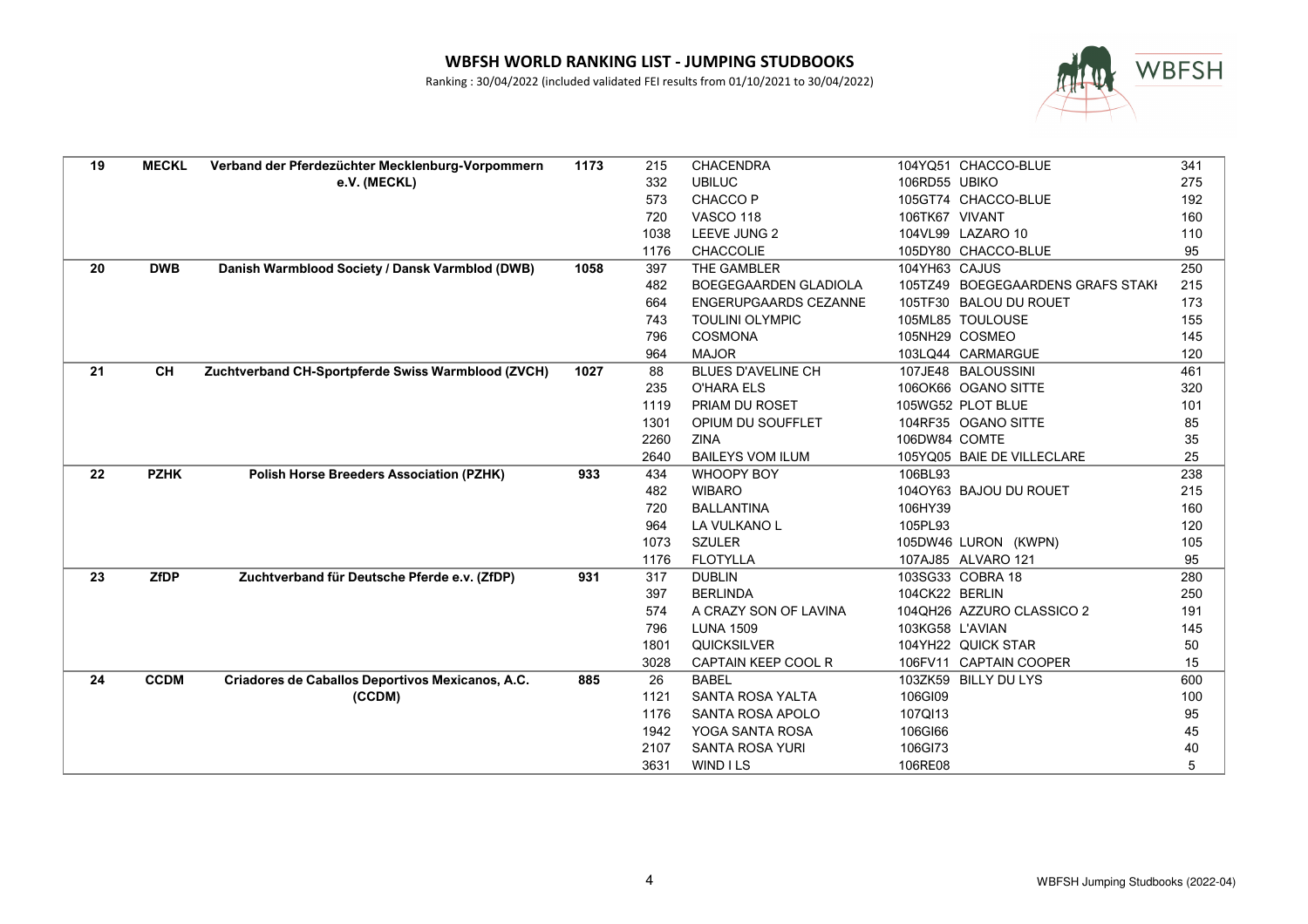

| 25 | <b>BH</b>   | Associação Brasileira de Criadores do Cavalo de Hipismo | 825 | 235  | <b>ANDROIDE 3K</b>                             |                | 106SM55 VDL ZIROCCO BLUE     | 320 |
|----|-------------|---------------------------------------------------------|-----|------|------------------------------------------------|----------------|------------------------------|-----|
|    |             | (ABCCH)                                                 |     | 1038 | CHEVAUX PRIMAVERA MONTAN/ 107AW06 CALVARO F.C. |                |                              | 110 |
|    |             |                                                         |     | 1073 | <b>DANNA RJ</b>                                |                | 106JB45 QUIZ TIME            | 105 |
|    |             |                                                         |     | 1121 | <b>GR GARUDA</b>                               |                | 106LE97 DOUGLAS              | 100 |
|    |             |                                                         |     | 1121 | <b>LORENTINO JMEN</b>                          |                | 105ZK82 LANDARIO JMEN        | 100 |
|    |             |                                                         |     | 1237 | <b>GB CELINE</b>                               |                | 105UG26 CARDENTO 933         | 90  |
| 26 | <b>NRPS</b> | Nederlands Rijpaarden en Pony Stamboek (NRPS)           | 820 | 420  | <b>G'S FABIAN</b>                              |                | 105CJ87 GAILLARD DE LA POMME | 240 |
|    |             |                                                         |     | 560  | <b>HARRIE</b>                                  |                | 106PU31 HARMONY              | 195 |
|    |             |                                                         |     | 690  | WINNING GOOD                                   |                | 105AH77 WINNINGMOOD          | 165 |
|    |             |                                                         |     | 1357 | <b>DANDY</b>                                   |                | 106ET38 DOUGLAS              | 80  |
|    |             |                                                         |     | 1401 | <b>CHAPPIE</b>                                 |                | 106OS88 CLINTON              | 75  |
|    |             |                                                         |     | 1533 | ZANDIGO                                        | 105DU89 ZENTO  |                              | 65  |
| 27 | <b>ESH</b>  | Estonian Sport Horse Breeders Society/Eesti             | 700 | 386  | Q PARAVATTI N                                  |                | 105YH03 QUALITY TIME TN      | 255 |
|    |             | Sporthoubuste Kasvatatjate Selte (ESHA)                 |     | 437  | JAY-Z BEE                                      |                | 105ZP13 JOHNSON TN           | 235 |
|    |             |                                                         |     | 921  | ACE OF HEARTS                                  |                | 105AV61 ALIANDRO B           | 125 |
|    |             |                                                         |     | 1942 | <b>B CAPTAIN NORMAN</b>                        |                | 105TN62 BOLERO EX CAYMAN     | 45  |
|    |             |                                                         |     | 2439 | QH ALFONS SANTO ANTONIO                        |                | 105AB48 AROMATS              | 30  |
|    |             |                                                         |     | 3256 | A D REED                                       |                | 106PZ03 A BIG BOY            | 10  |
| 28 | <b>AHHA</b> | <b>American Holsteiner Horse Association</b>            | 685 | 235  | <b>WH DELILAH</b>                              |                | 107BJ83 BORITAS              | 320 |
|    |             |                                                         |     | 636  | <b>CONTEFINA LVF</b>                           |                | 106BK49 CONTEFINO 2          | 175 |
|    |             |                                                         |     | 1176 | <b>QUIRADO RC</b>                              |                | 105RN78 QUINAR Z             | 95  |
|    |             |                                                         |     | 1301 | <b>PRESENCE</b>                                |                | 104TC33 CONTENDRO II         | 85  |
|    |             |                                                         |     | 3256 | <b>PALOMA</b>                                  |                | 104LG90 CANALETTO S          | 10  |
| 29 | <b>CDE</b>  | Asociación Nacional de Criadores del Caballo de Deporte | 675 | 560  | ZARINA DE VIDAU                                |                | 105HV27 DIAMANT DE SEMILLY   | 195 |
|    |             | <b>Español (ANCADES)</b>                                |     | 964  | <b>JARLIN DE TORRES</b>                        | 105BF68 JARNAC |                              | 120 |
|    |             |                                                         |     | 1038 | <b>MOGAMBO</b>                                 |                | 104QR62 DIAMANT DE SEMILLY   | 110 |
|    |             |                                                         |     | 1121 | <b>NABAL DE TRIVERA</b>                        |                | 106AC36 NABAB DE REVE        | 100 |
|    |             |                                                         |     | 1237 | <b>JUST DO IT R</b>                            |                | 104GH89 ACTION-BREAKER       | 90  |
|    |             |                                                         |     | 1618 | LOOK AT ME R                                   | 105CB99 JIMY   |                              | 60  |
| 30 | <b>AWHA</b> | Australian Warmblood Horse Association Ltd (AWHA)       | 632 | 367  | OAKS REDWOOD                                   |                | 104OJ31 ASB CONQUISTADOR     | 260 |
|    |             |                                                         |     | 534  | <b>CERA CARUSO</b>                             | 105ZN59 CASALL |                              | 200 |
|    |             |                                                         |     | 667  | <b>OAKS MILKY WAY</b>                          |                | 104LQ42 CLEARWAY             | 170 |
|    |             |                                                         |     | 4353 | <b>OAKS GUNN</b>                               | 105LL56 ULIXES |                              | 2   |
| 31 | <b>NZWB</b> | <b>New Zealand Warmblood Association (NZWA)</b>         | 565 | 534  | <b>FIBER FRESH POPEYE</b>                      |                | 106GT46 CARDENTO 933         | 200 |
|    |             |                                                         |     | 796  | <b>MCCAW MVNZ</b>                              |                | 106PM51 COROFINO II          | 145 |
|    |             |                                                         |     | 828  | WINDERMERE CAPPUCCINO                          |                | 106GP77 COROFINO II          | 140 |
|    |             |                                                         |     | 1357 | <b>CENTRAL PARK</b>                            |                | 106RZ50 EURO SPORT CENTAVOS  | 80  |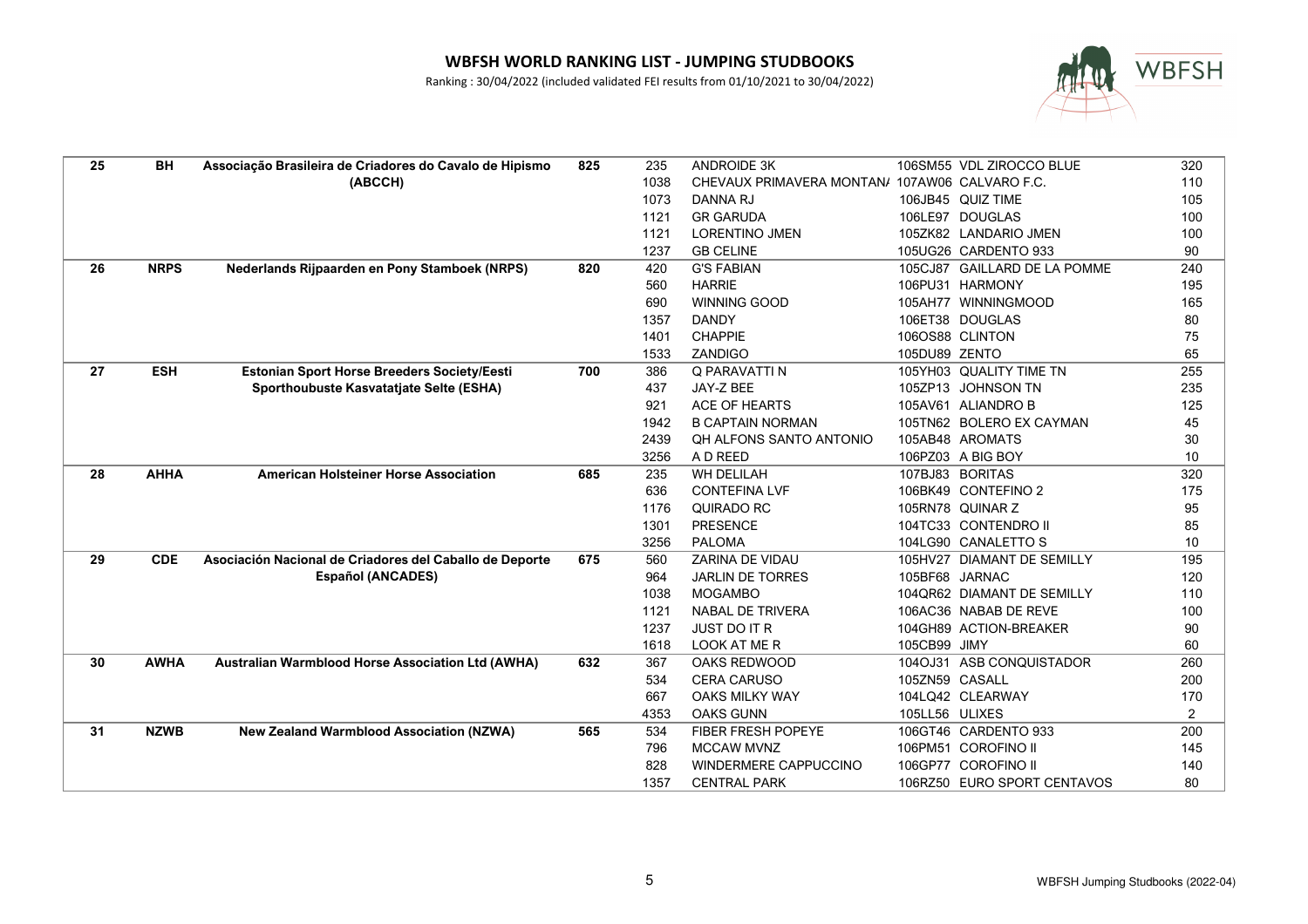

| 32 | <b>FWB</b>   | The Finnish Horse Breeding Association/                          | 560 | 62   | <b>RENESSIN</b>             |               | 104VF76 LAURISSIN                | 515 |
|----|--------------|------------------------------------------------------------------|-----|------|-----------------------------|---------------|----------------------------------|-----|
|    |              | <b>Suomen Hippos ry (FWB)</b>                                    |     | 2107 | <b>KG CORAZON</b>           |               | 105KX04 CASSINI II               | 40  |
|    |              |                                                                  |     | 3631 | <b>QUAZAR L</b>             |               | 105XX15 QUAPRICE DU BOIS MARGOT  | 5   |
| 33 | <b>AAFE</b>  | Asociacion Argentina de Fomento Equino (AAFE)                    | 470 | 410  | <b>DOS LUNAS FRANKFURT</b>  |               | 106BU50 CORVET TEMUJIN           | 245 |
|    |              |                                                                  |     | 1703 | SANTA ROSA VALERY           | 105PL29       |                                  | 55  |
|    |              |                                                                  |     | 1942 | <b>ABRIL HOPE GIRL</b>      | 106RH25       |                                  | 45  |
|    |              |                                                                  |     | 1942 | <b>CHEZ DE AMOUR</b>        | 105XE08       |                                  | 45  |
|    |              |                                                                  |     | 2107 | <b>COOPER GYPSY EYES</b>    | 107MA37       |                                  | 40  |
|    |              |                                                                  |     | 2107 | PUERTAS KORNELIO            | 106IB68       |                                  | 40  |
| 34 | <b>CZEWB</b> | Svaz chovatelu ceskéhoteplorevníka / Czech Warmblood             | 365 | 367  | <b>FOREWER</b>              |               | 105RP15 CARUSO 279               | 260 |
|    |              | <b>Breeders Society (SCHCT)</b>                                  |     | 1618 | <b>BRITANIA</b>             |               | 105NO60 BEETHOWEN                | 60  |
|    |              |                                                                  |     | 1942 | <b>CHODEC</b>               |               | 104RG92 GUIDAM SOHN              | 45  |
| 35 |              | BE/SIES Breeders Elite Studbook for Irish & European Sporthorses | 354 | 886  | <b>EMMYLOU</b>              |               | 106GB88 BILLY MEXICO             | 130 |
|    |              | Limited (BE-SIES)                                                |     | 1301 | <b>SPARKS 55</b>            |               | 106LZ71 OTANGELO                 | 85  |
|    |              |                                                                  |     | 1801 | <b>VERMENTO</b>             |               | 105XT25 ARGENTO                  | 50  |
|    |              |                                                                  |     | 2105 | <b>Z7 REGAL DON</b>         |               | 106FZ70 DON VHP Z                | 41  |
|    |              |                                                                  |     | 2107 | <b>DONAVAYA</b>             |               | 106IG00 DON VHP Z                | 40  |
|    |              |                                                                  |     | 3621 | MISS CHELLO                 | 105XL72       |                                  | 8   |
| 36 | <b>LWB</b>   | Latvian Horse Breeding Association / Latvian Warmblood           | 335 | 367  | <b>LINKOLNS</b>             |               | 106ET48 LOUIS J                  | 260 |
|    |              | Studbook (LWB)                                                   |     | 1401 | <b>TAKO DILAIT</b>          |               | 106AV77 TAILORMADE DIARADO'S BOY | 75  |
| 37 | AA           | Stud-book Français du cheval Anglo-Arabe (ANAA)                  | 330 | 999  | <b>J'ADORE FLAMENCO</b>     |               | 106HS49 JE T'AIME FLAMENCO       | 115 |
|    |              |                                                                  |     | 1465 | <b>TIBERIO</b>              | 1070060       |                                  | 70  |
|    |              |                                                                  |     | 1703 | VAILLANT DE BELLE VUE       |               | 105VG46 CALIN DU PLESSIS         | 55  |
|    |              |                                                                  |     | 2107 | <b>TARZAN D'IVRAIE</b>      |               | 104CG49 KANNAN                   | 40  |
|    |              |                                                                  |     | 2107 | ULTRA STAR DE SAVIGNY       |               | 104OX41 QUICK STAR               | 40  |
|    |              |                                                                  |     | 3256 | <b>CAPTAIN D'OVALIE</b>     |               | 106JX31 TINKA'S BOY              | 10  |
| 37 | <b>HSH</b>   | Hungarian Sport Horse Studbook / Magyar                          | 330 | 1121 | <b>RACHEL</b>               |               | 107AV17 RACHEL                   | 100 |
|    |              | Sportlótenyésztok Országos Egyesülete (MSLT)                     |     | 1301 | <b>JAGUAR</b>               | 106LH19       |                                  | 85  |
|    |              |                                                                  |     | 1533 | <b>JB KORONAOR</b>          | 105GX60 KEVE  |                                  | 65  |
|    |              |                                                                  |     | 1801 | RADIHAZA GUCCI              |               | 104ZN41 SAN PATRIGNANO CASSINI   | 50  |
|    |              |                                                                  |     | 2813 | PAUL                        |               | 106FY22 SUNRISE                  | 20  |
|    |              |                                                                  |     | 3256 | PM BALOUSTAR                |               | 107FP78 PM BALOUGRAF             | 10  |
| 39 | ChS          | <b>Studbook Cheval Suisse (ChS)</b>                              | 305 | 828  | <b>BABYLONE DES ERABLES</b> | 105BG40 CHAID |                                  | 140 |
|    |              |                                                                  |     | 1176 | OBAMA DU SOUFFLET           |               | 106FO47 OGANO SITTE              | 95  |
|    |              |                                                                  |     | 2260 | <b>COLANTUS VON HOF</b>     |               | 105WT48 HRH COLOMBARDO           | 35  |
|    |              |                                                                  |     | 2640 | <b>ODILE DU SOUFFLET</b>    |               | 106HY45 OGANO SITTE              | 25  |
|    |              |                                                                  |     | 3631 | PIKELOT VON HOF CH          |               | 103XZ38 HRH PIK AYOLO            | 5   |
|    |              |                                                                  |     | 3631 | <b>QUINTI VON HOF</b>       |               | 106QM68 QUICKLIJ B Z             | 5   |